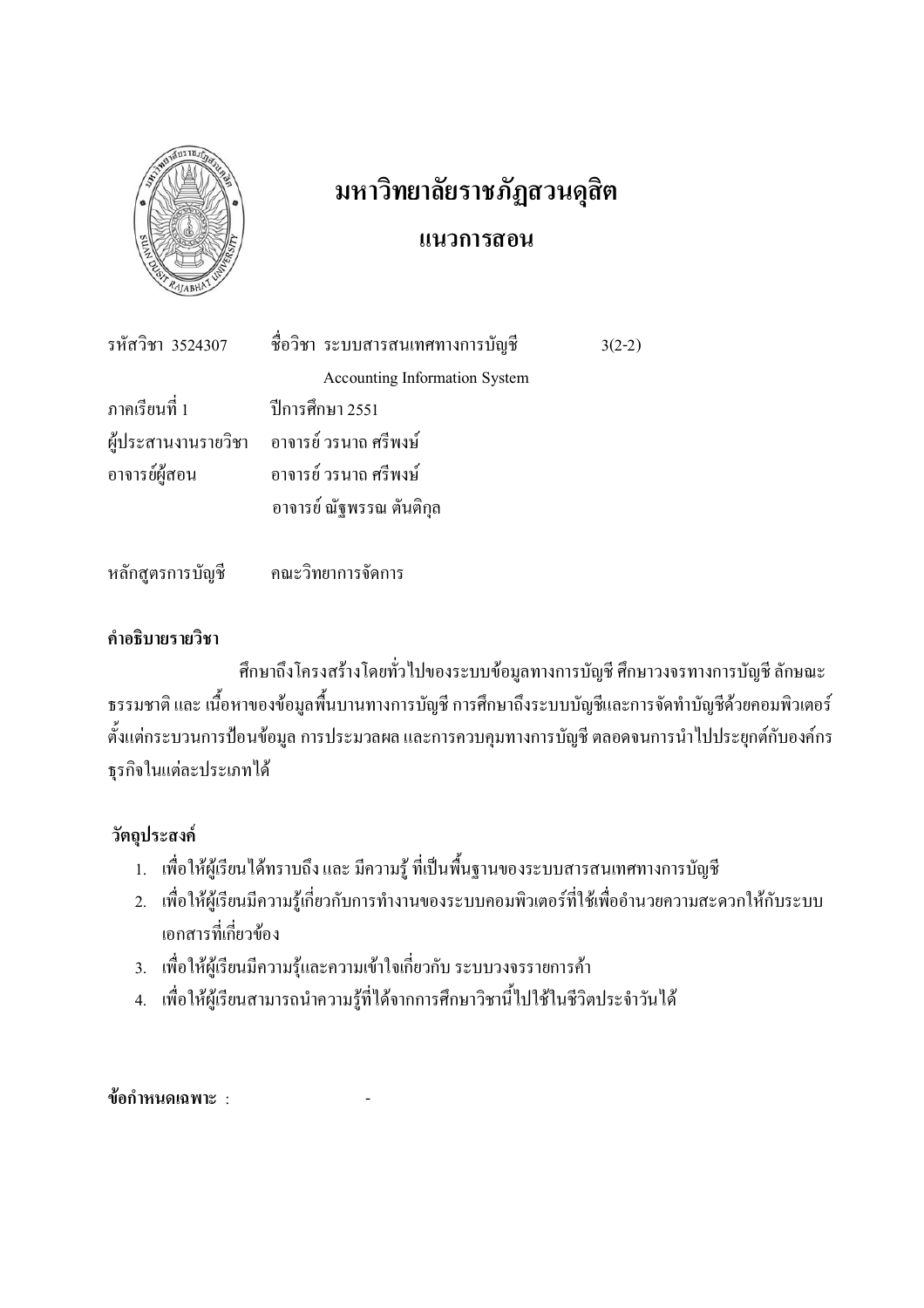## กิจกรรมการเรียนการสอน

|                |                                |                          |               |      | กิจกรรมการเรียนการสอน |                           |                       |              |           |              |         |          |           |            |         |                     |
|----------------|--------------------------------|--------------------------|---------------|------|-----------------------|---------------------------|-----------------------|--------------|-----------|--------------|---------|----------|-----------|------------|---------|---------------------|
| เนื้อหา        |                                | กิจกรรม                  | สอดคล้องด้าน  |      |                       |                           |                       |              |           | สื่อการสอน   |         |          |           |            |         |                     |
| สัปดาห์<br>ที่ |                                |                          | บริการวิชาการ | ាំមិ | คุณธรรมจริยธรรม       | ศิลปวัฒนธรรม<br>ทำนุบำรุง | เน้นผู้เรียนเป็นสำคัญ | เทคโนโลยี    | บุคลิกภาพ | Power point  | VCD/DVD | Internet | E-leaming | Blackboard | Website | การวัดผลการเรียนรู้ |
|                | ข้อตกลงเบื้องต้นในการเรียน     |                          |               |      |                       |                           |                       |              |           |              |         |          |           |            |         |                     |
| $\mathbf{1}$   | - แนะนำเนื้อหารายวิชา วิธีการ  | 1. บรรยายเนื้อหา         |               |      |                       |                           |                       |              |           | $\checkmark$ |         |          |           |            |         |                     |
|                | เรียนการสอน และ การ            | 2. ให้นักศึกษาศึกษา      |               |      |                       |                           |                       |              |           |              |         |          |           |            |         |                     |
|                | ประเมินผล                      | ข้อมูลเพิ่มเติมเนื้อ     |               |      |                       |                           | $\checkmark$          | $\checkmark$ |           |              |         |          |           |            |         |                     |
|                | - ทบทวนความรู้และความ          | เกี่ยวกับการนำความรู้ที่ |               |      |                       |                           |                       |              |           |              |         |          |           |            |         |                     |
|                | เข้าใจพื้นฐาน                  | ได้ไปใช้ใน               |               |      |                       |                           |                       |              |           |              |         |          |           |            |         |                     |
|                |                                | ชีวิตประจำวัน            |               |      |                       |                           |                       |              |           |              |         |          |           |            |         |                     |
|                |                                | ประกอบการการ             |               |      |                       |                           |                       |              |           |              |         |          |           |            |         |                     |
|                |                                | ตัดสินใจในเรื่องต่างๆ    |               |      |                       |                           |                       |              |           |              |         |          |           |            |         |                     |
|                |                                | 3. สอบวัดความรู้พื้นฐาน  |               |      |                       |                           |                       |              |           |              |         |          |           |            |         | สอบย่อยหลังเรียน 5  |
|                |                                |                          |               |      |                       |                           |                       |              |           |              |         |          |           |            |         | คะแนน               |
| $\overline{2}$ | บทที่ 1 ความรู้ทั่วไปเกี่ยวกับ | 1. บรรยายเนื้อหา         |               |      |                       |                           |                       |              |           | $\checkmark$ |         |          |           |            |         |                     |
|                | ระบบสารสนเทศทางการบัญชี        | 2. ให้นักศึกษาจัดกลุ่มทำ |               |      |                       |                           | $\checkmark$          |              |           |              |         |          |           |            |         |                     |
|                | - ความหมายของระบบ              | กรณีศึกษา                |               |      |                       |                           |                       |              |           |              |         |          |           |            |         |                     |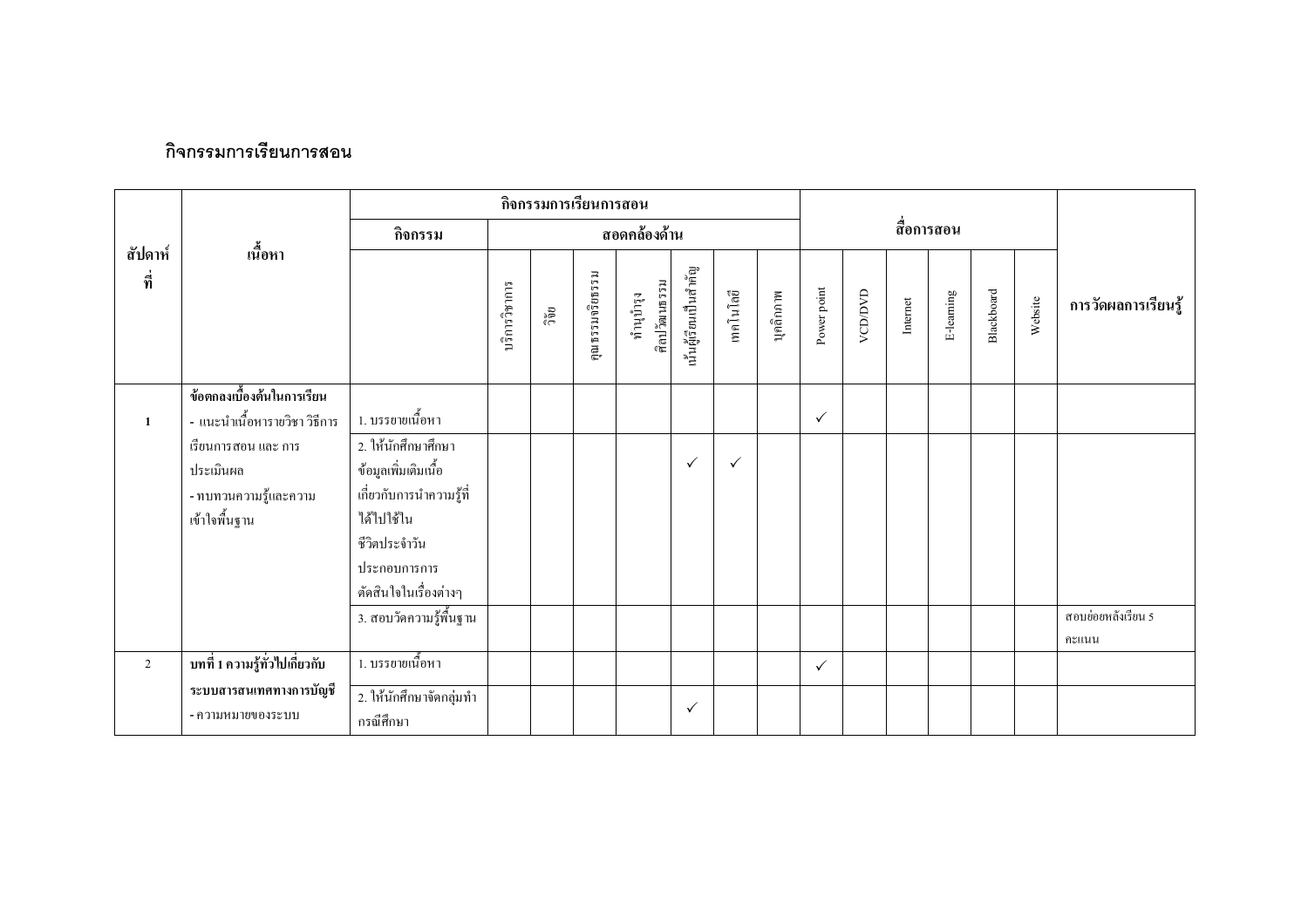|                |                                                                                                                                                                                                                                                                                                             | กิจกรรมการเรียนการสอน                                     |     |                 |                           |                       |              |           |             |              |                         |           |            |         |                     |                                                                   |
|----------------|-------------------------------------------------------------------------------------------------------------------------------------------------------------------------------------------------------------------------------------------------------------------------------------------------------------|-----------------------------------------------------------|-----|-----------------|---------------------------|-----------------------|--------------|-----------|-------------|--------------|-------------------------|-----------|------------|---------|---------------------|-------------------------------------------------------------------|
|                | เนื้อหา                                                                                                                                                                                                                                                                                                     | กิจกรรม                                                   |     |                 |                           | สอดคล้องด้าน          |              |           |             |              |                         |           | สื่อการสอน |         |                     |                                                                   |
| สัปดาห์<br>ที่ |                                                                                                                                                                                                                                                                                                             | บริการวิชาการ                                             | ີາຍ | คุณธรรมจริยธรรม | ศิลปวัฒนธรรม<br>ทำนุบำรุง | นั้นผู้เรียนเป็นสำคัญ | เทคโนโลยี    | บุคลิกภาพ | Power point | VCD/DVD      | $\label{eq:1}$ Internet | E-leaming | Blackboard | Website | การวัดผลการเรียนรู้ |                                                                   |
|                | สารสนเทศทางการบัญชี<br>- หลักการพื้นฐานในการจักทำ<br>สารสนเทศทางการบัญชี<br>- ความแตกต่างของการ<br>ประมวลผลด้วยมือและ<br>คอมพิวเตอร์<br>- ประ โยชน์จากสารสนเทศ<br>ทางการบัญชี<br>ิบทที่ 2 เทคโนโลยีสารสนเทศ<br>- เทค โน โลยีสารสนเทศกับ<br>ระบบสารสนเทศทางการบัญชี<br>- ส่วนประกอบของเทค โนคลยี<br>สารสนเทศ | 3. ทคสอบย่อยหลังเรียน                                     |     |                 |                           |                       |              |           |             |              |                         |           |            |         |                     | สอบย่อยหลังเรียน 5<br>คะแนน                                       |
| $\mathfrak{Z}$ | บทที่ 3 เอกสารที่เกี่ยวข้องกับ<br>ระบบสารสนเทศ                                                                                                                                                                                                                                                              | 1. บรรยายเนื้อหา                                          |     |                 |                           |                       |              |           |             | $\checkmark$ |                         |           |            |         |                     |                                                                   |
|                |                                                                                                                                                                                                                                                                                                             | 2. ให้นักศึกษาทำ<br>แบบฝึกหัดท้ายบท(ส่ง<br>ิตามกำหนดเวลา) |     |                 |                           |                       | $\checkmark$ |           |             |              |                         |           |            |         |                     | - นักศึกษาสามารถทำ<br>แบบฝึกหัดได้ถูกต้องไม่<br>น้อยกว่าร้อยละ 70 |
| $\overline{4}$ | บทที่ 4 ฐานข้อมูล                                                                                                                                                                                                                                                                                           | 1. บรรยายเนื้อหา                                          |     |                 |                           |                       |              |           |             | $\checkmark$ |                         |           |            |         |                     |                                                                   |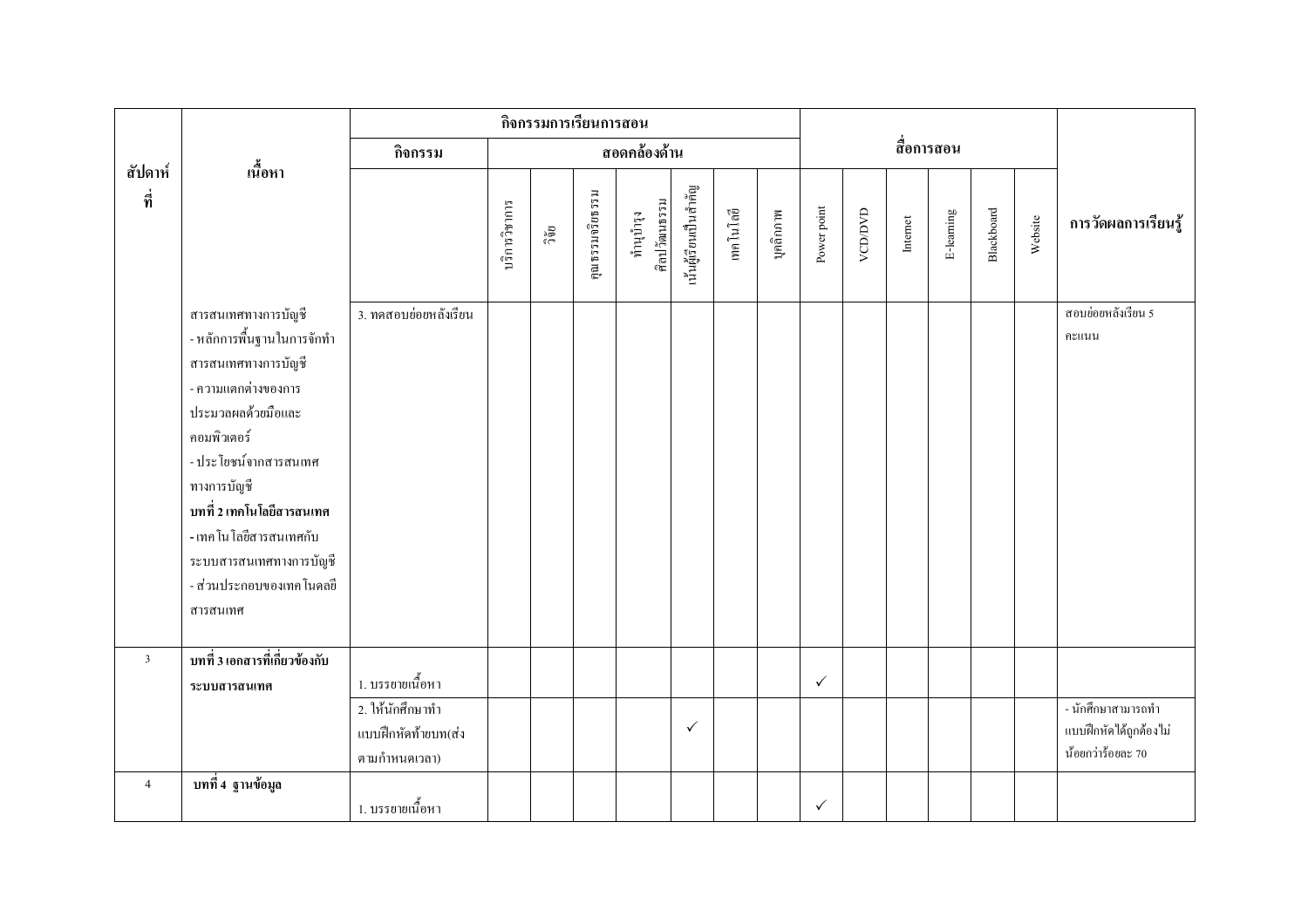| สัปดาห์        |                                                                                                                                                                                                                                             | กิจกรรม                                                  |               |       |                 | สอดคล้องด้าน              |                       |           |           |              |         |          | สื่อการสอน |            |         |                                                                    |
|----------------|---------------------------------------------------------------------------------------------------------------------------------------------------------------------------------------------------------------------------------------------|----------------------------------------------------------|---------------|-------|-----------------|---------------------------|-----------------------|-----------|-----------|--------------|---------|----------|------------|------------|---------|--------------------------------------------------------------------|
| ที่<br>$\sim$  | ้เนื้อหา                                                                                                                                                                                                                                    |                                                          | บริการวิชาการ | วิจัย | คุณธรรมจริยธรรม | ศิลปวัฒนธรรม<br>ทำนูบำรุง | นั้นผู้เรียนเป็นสำคัญ | เทคโนโลยี | บุคลิกภาพ | Power point  | VCD/DVD | Internet | E-leaming  | Blackboard | Website | การวัดผลการเรียนรู้                                                |
|                | แนวคิดการบันทึกข้อมูล<br>แฟ้มข้อมูล<br>$\overline{\phantom{a}}$<br>ฐานข้อมูล<br>L.<br>โครงสร้างฐานข้อมูล<br>$\overline{a}$<br>การพัฒนาฐานข้อมูล<br>$\sim$<br>การค้นคืนฐานข้อมูล<br>$\sim$<br>การจัดการฐานข้อมูล<br>$\overline{\phantom{a}}$ | 2. ให้นักศึกษาทำ<br>แบบฝึกหัดท้ายบท(ส่ง<br>ตามกำหนดเวลา) |               |       |                 |                           | $\checkmark$          |           |           |              |         |          |            |            |         | - นักศึกษาสามารถทำ<br>แบบฝึกหัดได้ถูกต้องไม่<br>น้อยกว่าร้อยละ 70  |
| 5 <sup>1</sup> | บทที่ 5 การประมวลผลรายการ                                                                                                                                                                                                                   | 1. บรรยายเนื้อหา                                         |               |       |                 |                           |                       |           |           | $\checkmark$ |         |          |            |            |         |                                                                    |
|                | ค้า<br>- วงจรรายการค้า<br>- วงจรการประมวลผลรายการ<br>ค้า                                                                                                                                                                                    | 2. ทดสอบย่อยหลังเรียน                                    |               |       |                 |                           | $\checkmark$          |           |           |              |         |          |            |            |         | คะแนนเต็ม 5 คะแนน                                                  |
| 6              | บทที่ 6 การควบคุมภายใน                                                                                                                                                                                                                      | 1. บรรยายเนื้อหา                                         |               |       | $\checkmark$    |                           |                       |           |           | $\checkmark$ |         |          |            |            |         |                                                                    |
|                | - ความหมายของการควบคุม<br>ภายใน<br>- ข้อจำกัดของการควบคุม<br>ภายใน<br>- องค์ประกอบและ โครงสร้าง<br>การควบคุมภายใน                                                                                                                           | 2.ให้นักศึกษาทำ<br>กรณีศึกษา พร้อม<br>นำเสนอ             |               |       | $\checkmark$    |                           | $\checkmark$          |           |           |              |         |          |            |            |         | - การนำเสนอได้คะแนน<br>ผ่านเกณฑ์ขั้นต่ำคือไม่น้อย<br>กว่าร้อยละ 50 |
| $\tau$         | บทที่ 7 การควบคุมระบบ: การ                                                                                                                                                                                                                  | 1. บรรยายเนื้อหา                                         |               |       |                 |                           |                       |           |           | $\checkmark$ |         |          |            |            |         |                                                                    |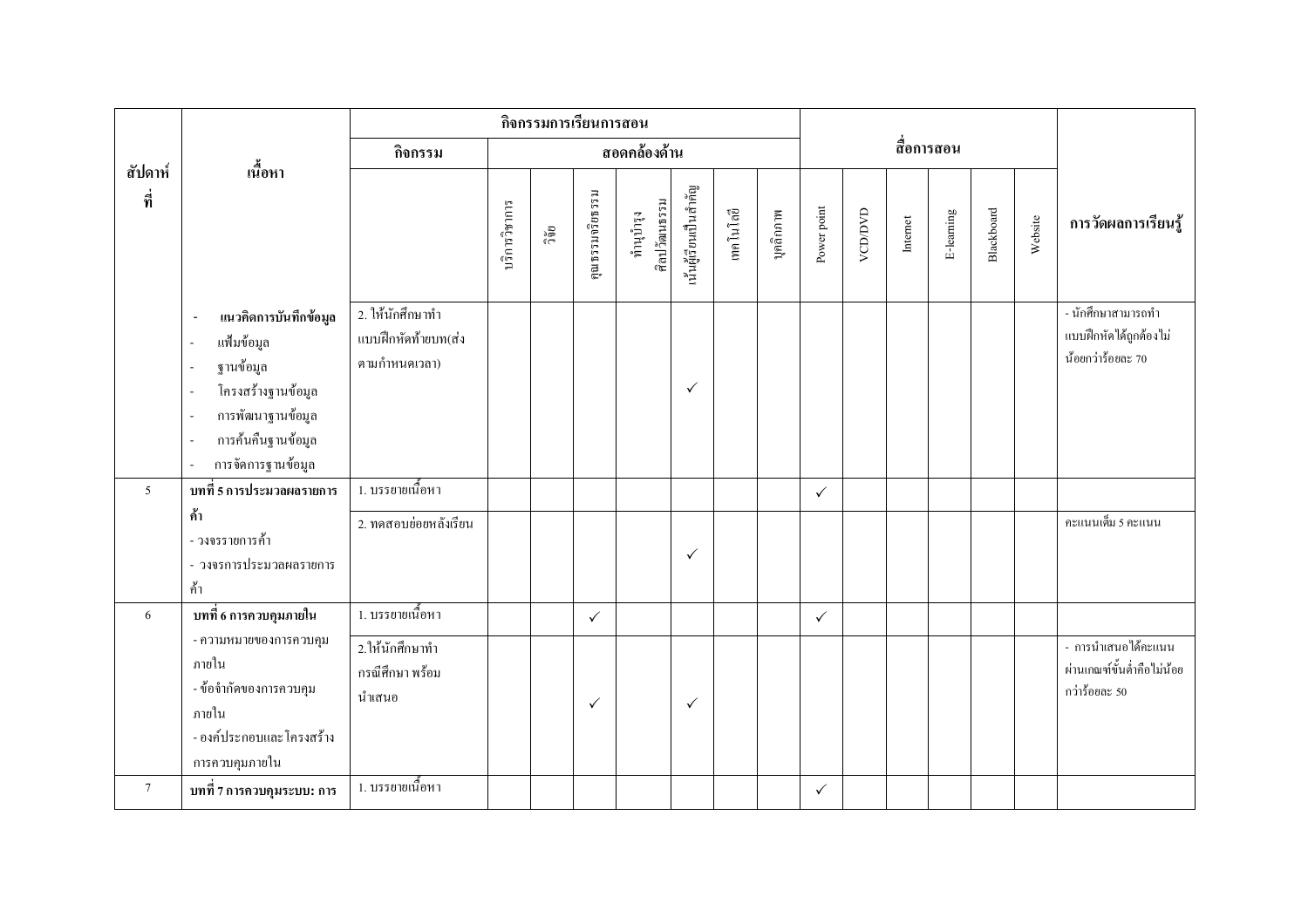|                |                                                                                                                                             | กิจกรรมการเรียนการสอน                                                        |               |     |                 |                           |                       |           |              |              |             |          |           |            |         |                                                                   |
|----------------|---------------------------------------------------------------------------------------------------------------------------------------------|------------------------------------------------------------------------------|---------------|-----|-----------------|---------------------------|-----------------------|-----------|--------------|--------------|-------------|----------|-----------|------------|---------|-------------------------------------------------------------------|
|                | เนื้อหา                                                                                                                                     | กิจกรรม                                                                      |               |     |                 | สอดคล้องด้าน              |                       |           |              |              | สื่อการสอน  |          |           |            |         |                                                                   |
| สัปดาห์<br>ที่ |                                                                                                                                             |                                                                              | บริการวิชาการ | ាំម | คุณธรรมจริยธรรม | ศิลปวัฒนธรรม<br>ทำนุบำรุง | นั้นผู้เรียนเป็นสำคัญ | เทคโนโลยี | บุคลิกภาพ    | Power point  | <b>ANDA</b> | Internet | E-leaming | Blackboard | Website | การวัดผลการเรียนรู้                                               |
|                | ควบคุมทั่วไป                                                                                                                                | 2. ให้นักศึกษาทำ                                                             |               |     |                 |                           |                       |           |              |              |             |          |           |            |         | คะแนนเต็ม 5 คะแนน                                                 |
|                | - การควบคุมระบบ<br>- การควบคุมทั่วไป                                                                                                        | กรณีศึกษาพร้อมนำเสนอ                                                         |               |     | $\checkmark$    |                           | $\checkmark$          |           | $\checkmark$ | $\checkmark$ |             |          |           |            |         |                                                                   |
| $\,8\,$        | สอบกลางภาค                                                                                                                                  |                                                                              |               |     |                 |                           |                       |           |              |              |             |          |           |            |         |                                                                   |
| $\overline{9}$ | บทที่ 8 การควบคุมระบบ: การ<br>ควบคุมเฉพาะ<br>การควบคุมการนำเข้า<br>การควบคุมการ<br>$\sim$<br>ประมวลผล<br>การควบคุมผลลัพธ์<br>$\blacksquare$ | 1. บรรยายเนื้อหา<br>2. ให้นักศึกษาทำ<br>แบบฝึกหัดท้ายบท(ส่ง<br>ตามกำหนดเวลา) |               |     |                 |                           | $\checkmark$          |           |              | $\checkmark$ |             |          |           |            |         | - นักศึกษาสามารถทำ<br>แบบฝึกหัดได้ถูกต้องไม่<br>น้อยกว่าร้อยละ 70 |
| 10             | ้บทที่ 9 ซอฟท์แวร์ทางการ<br>บัญชี<br>- ประเภทของซอฟท์แวร์<br>- การจัดหาซอฟท์แวร์                                                            | 1. บรรยายเนื้อหา                                                             |               |     |                 |                           |                       |           |              | $\checkmark$ |             |          |           |            |         |                                                                   |
|                | - ปัจจัยที่ส่งผลต่อ<br>ประสิทธิภาพของซอฟท์แวรี<br>ทางการบัญชี                                                                               | 2. ให้นักศึกษาทำงาน<br>กลุ่มพร้อมนำเสนอ                                      |               |     |                 |                           | $\checkmark$          |           | $\checkmark$ |              |             |          |           |            |         | คะแนนเต็ม 5 คะแนน                                                 |
| 11             | บทที่ 10 วงจรรายได้                                                                                                                         | 1. บรรยายเนื้อหา                                                             |               |     |                 |                           |                       |           |              | $\checkmark$ |             |          |           |            |         |                                                                   |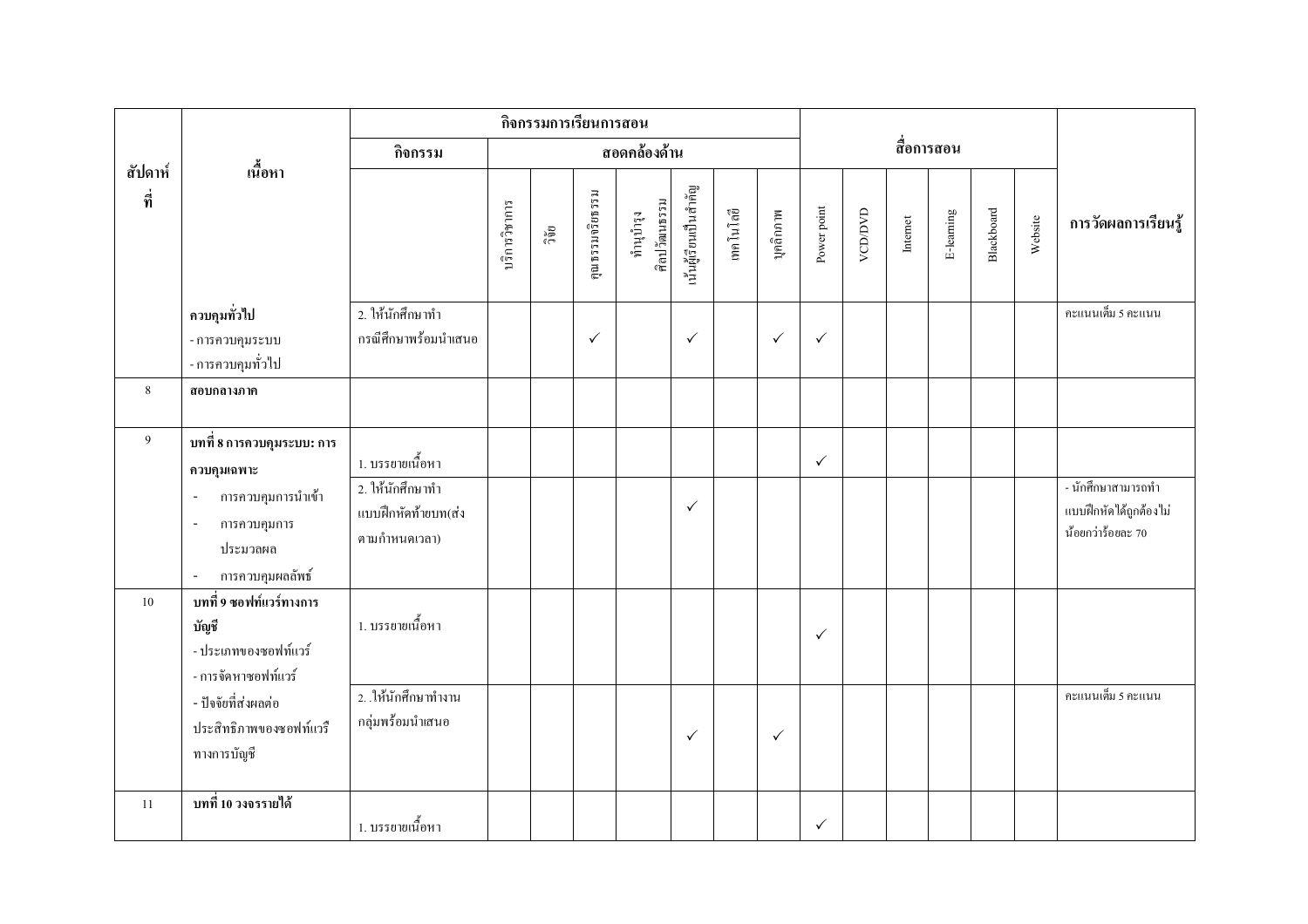|                |                                                                                                                      | กิจกรรมการเรียนการสอน                                                        |               |       |                 |                           |                       |           |           |              |         |          |           |            |         |                                                                      |
|----------------|----------------------------------------------------------------------------------------------------------------------|------------------------------------------------------------------------------|---------------|-------|-----------------|---------------------------|-----------------------|-----------|-----------|--------------|---------|----------|-----------|------------|---------|----------------------------------------------------------------------|
|                | เนื้อหา                                                                                                              | กิจกรรม                                                                      |               |       |                 | สอดคล้องด้าน              |                       |           |           | สื่อการสอน   |         |          |           |            |         |                                                                      |
| สัปดาห์<br>ที่ | $\blacksquare$                                                                                                       |                                                                              | บริการวิชาการ | วิจัย | คุณธรรมจริยธรรม | ศิลปวัฒนธรรม<br>ทำนูบำรุง | นั้นผู้เรียนเป็นสำคัญ | เทคโนโลยี | บุคลิกภาพ | Power point  | VCD/DVD | Internet | E-leaming | Blackboard | Website | การวัดผลการเรียนรู้                                                  |
|                | กระบวนการปฏิบัติงาน<br>ในวงจรรายได้<br>การควบคุมระบบใน<br>วงจรรายได้                                                 | 2. ให้นักศึกษาทำ<br>แบบฝึกหัดท้ายบท(ส่ง<br>ตามกำหนดเวลา)                     |               |       |                 |                           | $\checkmark$          |           |           |              |         |          |           |            |         | - นักศึกษาสามารถทำ<br>แบบฝึกหัดได้ถูกต้องไม่<br>น้อยกว่าร้อยละ 70    |
| 12             | บทที่ 11 วงจรรายจ่าย<br>กระบวนการปฏิบัติงาน<br>$\sim$<br>ในวงจรรายได้<br>การควบคุมระบบใน<br>วงจร<br>รายได้           | 1. บรรยายเนื้อหา<br>2. ให้นักศึกษาทำ<br>แบบฝึกหัดท้ายบท(ส่ง<br>ตามกำหนดเวลา) |               |       |                 |                           | $\checkmark$          |           |           | $\checkmark$ |         |          |           |            |         | - นักศึกษาสามารถทำ<br>แบบฝึกหัดได้ถูกต้องไม่<br>น้อยกว่าร้อยละ 70    |
| 13             | บทที่ 12 วงจรการผลิต<br>กระบวนการปฏิบัติงาน<br>$\blacksquare$<br>ในวงจรการผลิต<br>การควบคุมระบบใน<br>วงจร<br>การผลิต | 1. บรรยายเนื้อหา<br>2. ให้นักศึกษาทำ<br>แบบฝึกหัดท้ายบท(ส่ง<br>ตามกำหนดเวลา) |               |       |                 |                           | $\checkmark$          |           |           | $\checkmark$ |         |          |           |            |         | -<br>นักศึกษาสามารถทำ<br>แบบฝึกหัดได้ถูกต้องไม่<br>น้อยกว่าร้อยละ 70 |
| 14             | ิบทที่ 13 วงจรบัญชีแยก                                                                                               | 1. บรรยายเนื้อหา                                                             |               |       |                 |                           |                       |           |           | $\checkmark$ |         |          |           |            |         |                                                                      |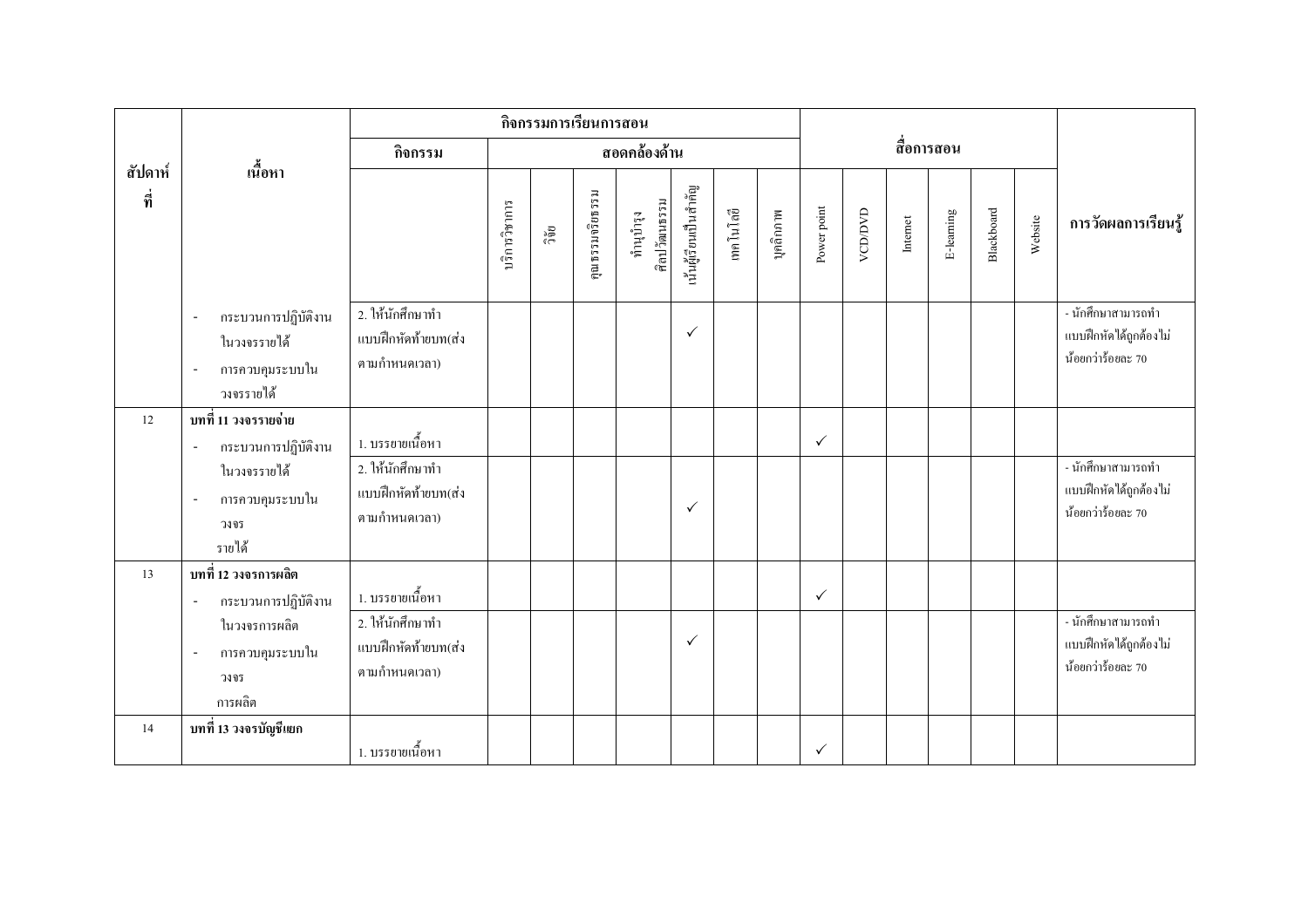|                |                                                                                                                                                                                                                                                                                              | กิจกรรมการเรียนการสอน                                     |               |       |                 |                           |                       |              |           |              |         |          |            |            |         |                                                                   |
|----------------|----------------------------------------------------------------------------------------------------------------------------------------------------------------------------------------------------------------------------------------------------------------------------------------------|-----------------------------------------------------------|---------------|-------|-----------------|---------------------------|-----------------------|--------------|-----------|--------------|---------|----------|------------|------------|---------|-------------------------------------------------------------------|
|                |                                                                                                                                                                                                                                                                                              | กิจกรรม                                                   |               |       |                 | สอดคล้องด้าน              |                       |              |           |              |         |          | สื่อการสอน |            |         |                                                                   |
| สัปดาห์<br>ที่ | เนื้อหา                                                                                                                                                                                                                                                                                      |                                                           | บริการวิชาการ | วิจัย | คุณธรรมจริยธรรม | ศิลปวัฒนธรรม<br>ทำนุบำรุง | นั้นผู้เรียนเป็นสำคัญ | เทคโนโลยี    | บุคลิกภาพ | Power point  | VCD/DVD | Internet | E-leaming  | Blackboard | Website | การวัดผลการเรียนรู้                                               |
|                | ประเภท<br>กระบวนการปฏิบัติงาน<br>$\blacksquare$<br>ในวงจรบัญชีแยก<br>ประเภท<br>การควบคุมระบบใน<br>$\blacksquare$<br>วงจร<br>บัญชีแยกประเภท                                                                                                                                                   | 2. ให้นักศึกษาทำ<br>แบบฝึกหัดท้ายบท(ส่ง<br>ตามกำหนดเวลา)  |               |       |                 |                           | $\checkmark$          |              |           |              |         |          |            |            |         | - นักศึกษาสามารถทำ<br>แบบฝึกหัดใค้ถูกต้องไม่<br>น้อยกว่าร้อยละ 70 |
| 15             | ิบทที่ 14 การพานิชย์อิเลคโทร<br>นิคกับระบบสารสนเทศทางการ                                                                                                                                                                                                                                     | 1. บรรยายเนื้อหา                                          |               |       |                 |                           |                       |              |           | $\checkmark$ |         |          |            |            |         |                                                                   |
|                | บัญชี<br>ความหมายของการ<br>พานิชยื่อิเลคโทรนิค<br>$s$ ະນນ $EDI$<br>$\overline{\phantom{a}}$<br>ระบบ EFT<br>$\overline{\phantom{a}}$<br>ผลกระทบของการใช้<br>$\sim$<br>พานิชยื่อิเลคโทรนิคต่อ<br>ระบบสารสนเทศทางการ<br>บัญชี<br>ความเสี่ยงต่อการเกิด<br>$\overline{\phantom{a}}$<br>Cybercrime | 2. ให้นักศึกษาทำ<br>แบบฝึกหัดท้ายบท(ส่ง<br>ิตามกำหนดเวลา) |               |       | $\checkmark$    |                           | $\checkmark$          | $\checkmark$ |           |              |         |          |            |            |         | - นักศึกษาสามารถทำ<br>แบบฝึกหัดได้ถูกต้องไม่<br>น้อยกว่าร้อยละ 70 |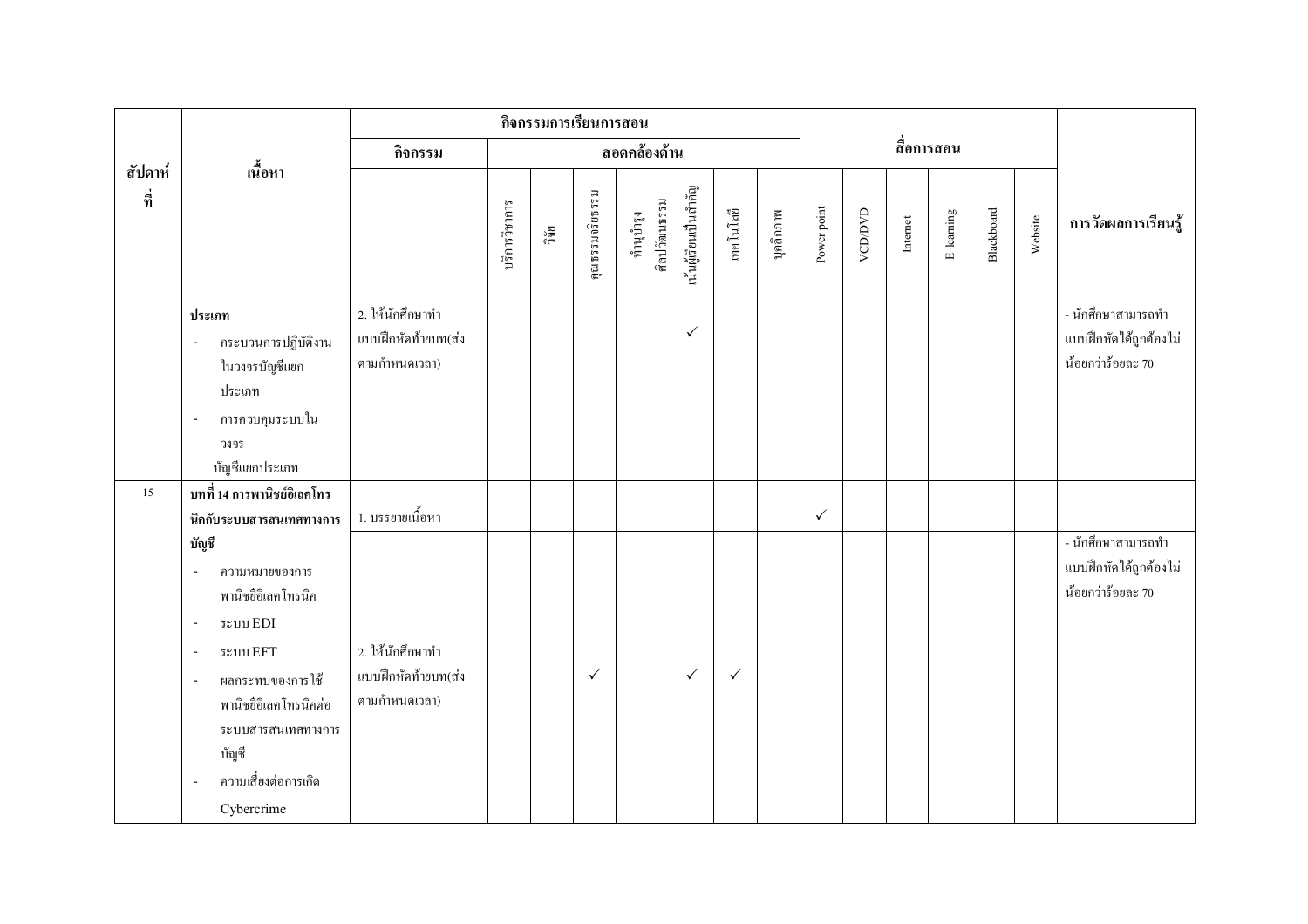| $\overline{5}$    | ที่ปดาห์<br>ತಿ⊥.          |              |                   |
|-------------------|---------------------------|--------------|-------------------|
| เทศแทนเดน และ เ   | inghi                     |              |                   |
|                   |                           | นะรยบ        |                   |
|                   | บริการวิชาการ             |              |                   |
|                   | วิจัย                     |              |                   |
|                   | คุณธรรมจริยธรรม           |              | คอนนารเรียนการสอน |
|                   | ทำนุบำรุง<br>ศิลปวัฒนธรรม | เทศเอลลิคจล์ |                   |
|                   | เน้นผู้เรียนเป็นสำคัญ     |              |                   |
|                   | เทคโนโลยี                 |              |                   |
|                   | บุคลิกภาพ                 |              |                   |
|                   | Power point               |              |                   |
|                   | VCD/DVD                   |              |                   |
|                   | Internet                  | นอธารเอติ    |                   |
|                   | E-learning                |              |                   |
|                   | Blackboard                |              |                   |
|                   | Website                   |              |                   |
| คนารย 01 หยุกนนทร | หารวิคผลการเรียน          |              |                   |